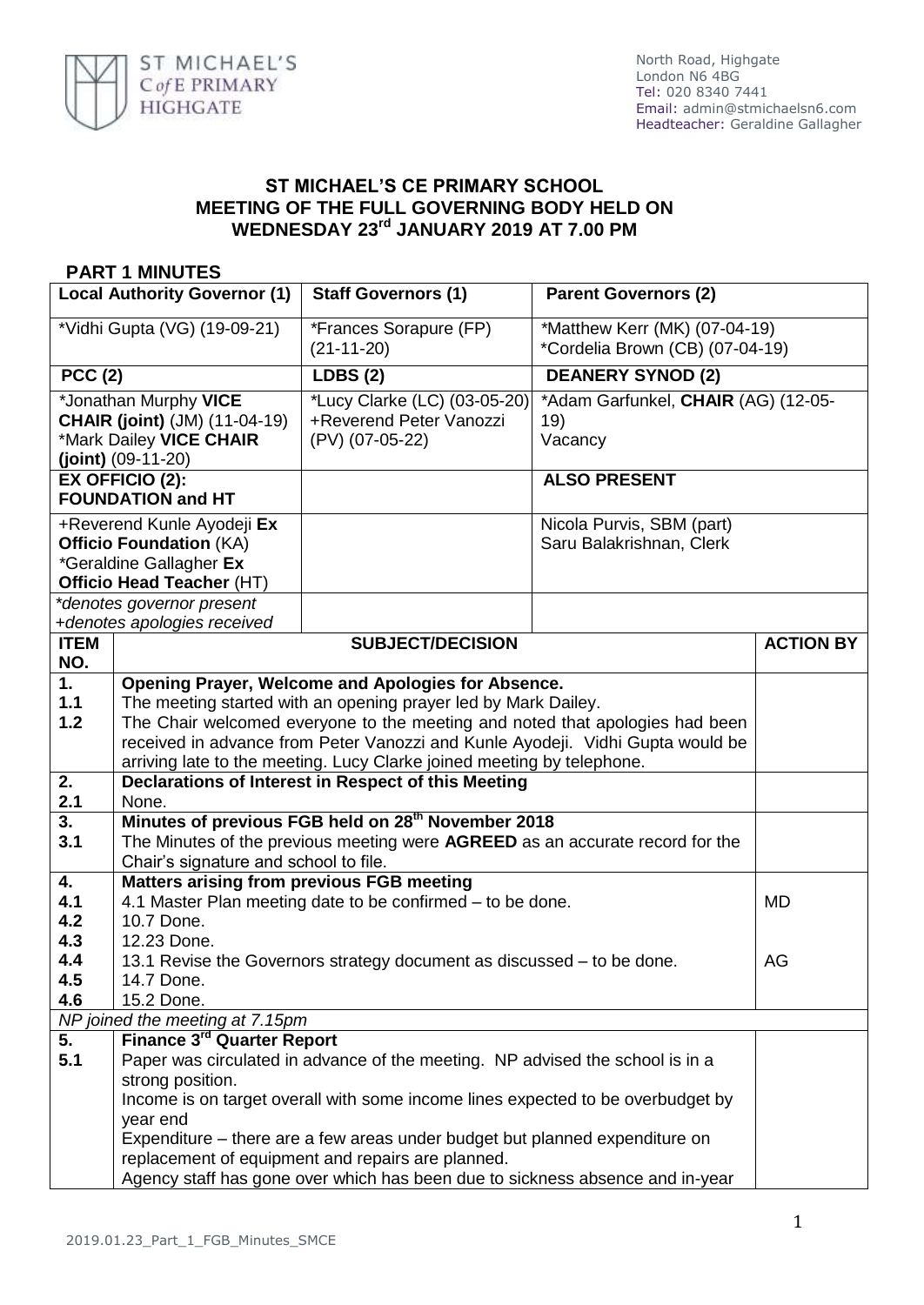

|           | departures.                                                                                                                                     |           |  |  |  |
|-----------|-------------------------------------------------------------------------------------------------------------------------------------------------|-----------|--|--|--|
|           | NP left the meeting at 7.20pm                                                                                                                   |           |  |  |  |
| 6.        | <b>Fundraising and Comms Group Update</b>                                                                                                       |           |  |  |  |
| 6.1       | Paper was circulated in advance of the meeting.                                                                                                 |           |  |  |  |
|           | MD talked through the paper which gives context to the school's 10-year strategic                                                               |           |  |  |  |
|           | plan.                                                                                                                                           |           |  |  |  |
|           | Key measures are given at the end of the document.                                                                                              |           |  |  |  |
|           | The document sets out the history of the school and can be used in Induction for                                                                |           |  |  |  |
|           | new Governors.                                                                                                                                  |           |  |  |  |
|           | The key messages should be reviewed every couple of years.<br>Governors <b>asked</b> that a short paragraph be inserted at the beginning of the |           |  |  |  |
|           | document setting out the context and why it has been written.                                                                                   | <b>MD</b> |  |  |  |
|           | The strategic plan should run in parallel with comms on operational issues which                                                                |           |  |  |  |
|           | GG notifies to parents.                                                                                                                         |           |  |  |  |
|           | The plan ties in with the LIP which refers to improving parent communications.                                                                  |           |  |  |  |
|           | Day to day it will tie in with the strategic plan.                                                                                              |           |  |  |  |
|           | There could be more rigour around the Governors Fund with a quarterly report                                                                    |           |  |  |  |
|           | provided.                                                                                                                                       |           |  |  |  |
|           | There is some key work to be done before the plan is launched such as the                                                                       |           |  |  |  |
|           | Masterplan                                                                                                                                      |           |  |  |  |
|           | Governors gave thanks to MD for his work on this document.<br>ACTION JM to do some work to advise governors on the current state of the         |           |  |  |  |
|           | Governors Fund. JM to meet with NP.                                                                                                             | <b>JM</b> |  |  |  |
|           | Governors <b>asked</b> that some short- and medium-term goals are included in the                                                               |           |  |  |  |
|           | plan. <b>ACTION</b>                                                                                                                             | <b>MD</b> |  |  |  |
| 7.        | <b>Governors Strategy and Succession Planning</b>                                                                                               |           |  |  |  |
| 7.1       | LC will be leaving the GB at the end of this term and PV will be leaving on 1 March                                                             |           |  |  |  |
|           | as he is moving Parish.                                                                                                                         |           |  |  |  |
|           | The GB will have vacancies for Deanery Synod, LDBS, PCC and Parent<br>Governors.                                                                |           |  |  |  |
|           | There have been some very good applicants for the Deanery Synod Governor                                                                        |           |  |  |  |
|           | roles.                                                                                                                                          |           |  |  |  |
|           | VG joined the meeting at 7.45pm                                                                                                                 |           |  |  |  |
|           | Governors discussed the recruitment of Governors and it was AGREED that the                                                                     |           |  |  |  |
|           | vacancies could be advertised in local churches. <b>ACTION</b>                                                                                  | ΚA        |  |  |  |
|           | <b>ACTION</b> AG to pursue other Governor recruitment options.                                                                                  | AG        |  |  |  |
|           | <b>ACTION</b> GG to contact St James' Primary School.                                                                                           | GG        |  |  |  |
|           | Governors AGREED that the skills required on the GB are in the areas of Finance,<br>Fundraising, Architecture and Comms.                        |           |  |  |  |
|           | Parent Governor elections will be held just after half term with a view to the elected                                                          |           |  |  |  |
|           | Parent Governors starting in March 2019.                                                                                                        |           |  |  |  |
|           | There will be a need to appoint a new Chair of the GB for July 2019, a                                                                          |           |  |  |  |
|           | Safeguarding Lead and a Chair of the Governors Fund.                                                                                            |           |  |  |  |
|           | It was AGREED that CB would take over as Safeguarding Lead.                                                                                     |           |  |  |  |
|           | Governors gave thanks to AG for his work on the strategy and succession                                                                         |           |  |  |  |
|           | planning.                                                                                                                                       |           |  |  |  |
| 8.<br>8.1 | <b>Policies for agreement</b>                                                                                                                   |           |  |  |  |
| 8.2       | SEND - Governors AGREED this policy.<br>Admissions – there are some amendments to be made to this document. ACTION                              | LC/GG     |  |  |  |
|           | LC to send some suggested amendments to GG by email. Once changes have                                                                          |           |  |  |  |
|           |                                                                                                                                                 |           |  |  |  |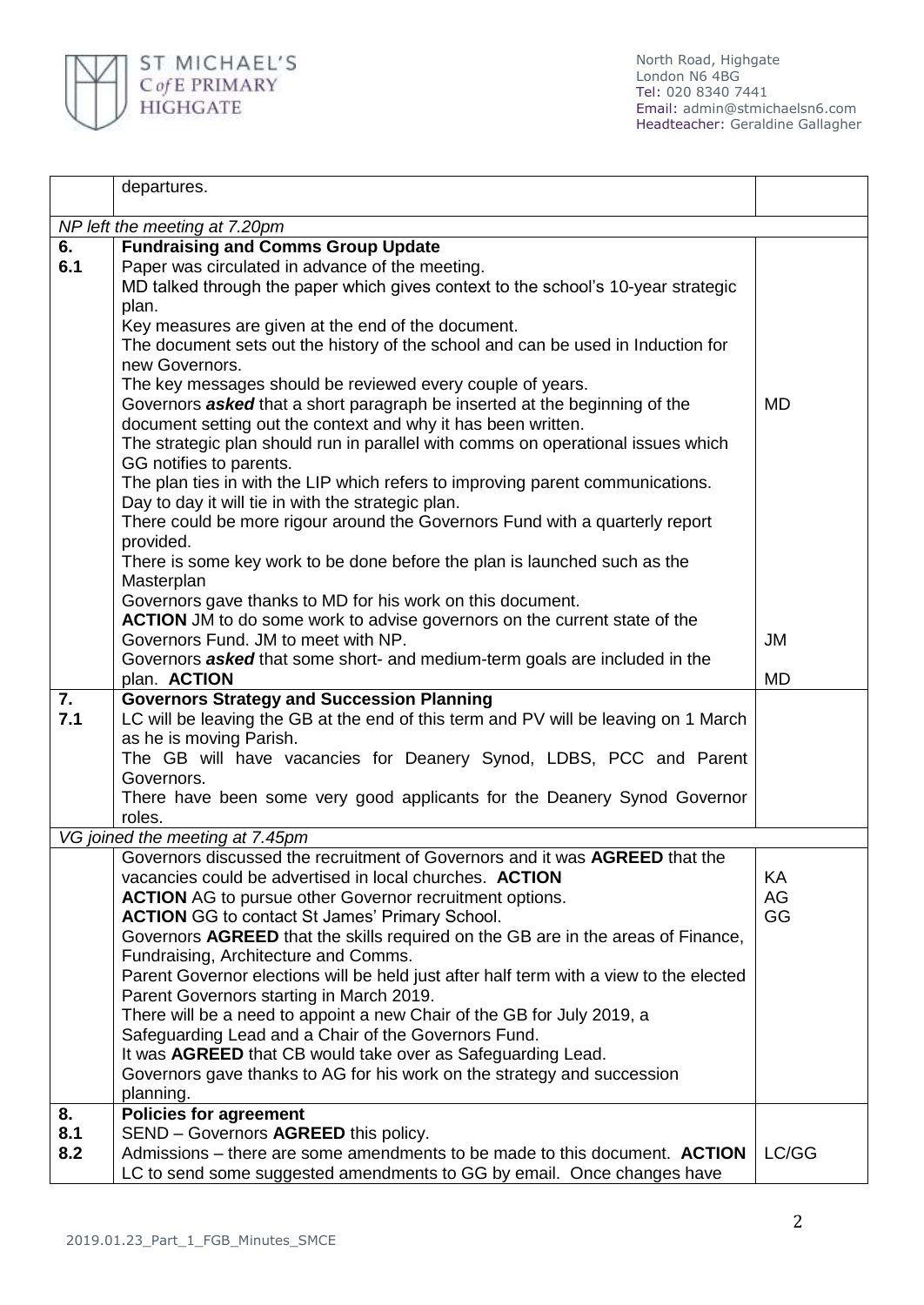

|       | been made the Policy to be re-circulated to Governors by email as this needs to be                                                                             |       |
|-------|----------------------------------------------------------------------------------------------------------------------------------------------------------------|-------|
|       | approved by February. 2019.                                                                                                                                    |       |
|       | Site Security - Governors AGREED this Policy subject to some formatting                                                                                        |       |
| 8.3   | corrections.                                                                                                                                                   |       |
|       | Safeguarding and Child Protection – this is a Haringey model policy. Governors                                                                                 |       |
| 8.4   | asked for some more detail on p.19 where the school's priorities are set out.                                                                                  |       |
|       | <b>ACTION</b> GG to send to VG for approval once the further comments have been                                                                                |       |
|       | included.                                                                                                                                                      | GG/VG |
| 9.    | <b>Children's Committee Report</b>                                                                                                                             |       |
| 9.1   | The Committee met on 5 December and were given a presentation by Adrian                                                                                        |       |
|       | Braune, Computing Lead, on the use of iPads in lessons.                                                                                                        |       |
|       | At the next Committee meeting there will be a talk delivered by the Music Lead.                                                                                |       |
|       | The school will be applying for the Arts Mark Award                                                                                                            |       |
|       | The Committee also considered staff development in terms of staff moving on to                                                                                 |       |
|       | the next step and secondment opportunities.                                                                                                                    |       |
| 10.   | <b>HT Report and LIP Update</b>                                                                                                                                |       |
| 10.1  | The Catering Company has been in place for a year now and Harrisons held a                                                                                     |       |
|       | parent taster session which was attended by about 20 parents. A new chef has                                                                                   |       |
|       | been appointed and there will be a new Area Manager starting in March. The                                                                                     |       |
|       | Midday Supervisor is monitoring the meals and the meal sizes.                                                                                                  |       |
| 10.2  | Security - the front gates now have electronic locks. The top playground is being                                                                              |       |
|       | tarmacked in half term break. A parent, who is an architect, has offered to assist                                                                             |       |
| 10.3  | with the aesthetics. Parents have been invited to attend a coffee morning                                                                                      |       |
| 10.4  | regarding site security next week.                                                                                                                             |       |
|       | Governors noted that it is very dark when picking up children from the after-school                                                                            | GG    |
| 10.5  | club. ACTION GG to address this with the lighting contractors.                                                                                                 |       |
|       | Fran Hargrove, HEP SIA, gave training to middle leaders and Governors.                                                                                         |       |
| 10.6  | The school is applying for NAACE accreditation which focuses on more able                                                                                      |       |
|       | children in Education.                                                                                                                                         |       |
|       | An Assessor will be attending the school in February, date to be confirmed, and                                                                                |       |
|       | will want to speak to one Governor and three parents for half an hour together.                                                                                |       |
|       | <b>ACTION</b> GG to confirm date to Governors. CB would be willing to attend this.                                                                             | GG    |
|       | It was noted that FS has done a lot of work on this and Governors gave thanks to                                                                               |       |
|       | her.                                                                                                                                                           |       |
| 10.7  | Parent Survey - homework was raised as an issue and this is now available on                                                                                   |       |
| 10.8  | the school's website. Parents can still request a paper copy if needed.                                                                                        | GG    |
|       | The LIP front page was circulated to Governors at the meeting and GG discussed<br>the rag rating. ACTION GG to email to Governors. The SLT contributed to this |       |
| 10.9  | document.                                                                                                                                                      |       |
|       | Senior and middle leaders will be receiving training under the Wellbeing package                                                                               |       |
| 10.10 | on Change management, next Tuesday.                                                                                                                            |       |
|       | Two new Middle leaders will be attending the LDBS middle leaders course.                                                                                       |       |
|       | Governors gave thanks to the Middle Leaders for their work.                                                                                                    |       |
|       | VG, CB and MK left the meeting at 9.00pm                                                                                                                       |       |
| 11.   | <b>Chair's Report</b>                                                                                                                                          |       |
| 11.1  | The Chair and Vice Chairs met in January.                                                                                                                      |       |
|       | The Chair has written to parents re school access and catering.                                                                                                |       |
|       | The Chair attended training this evening.                                                                                                                      |       |
| 12.   | <b>Governors Visits, Training and Development.</b>                                                                                                             |       |
| 12.1  | JM has made a Safeguarding visit.                                                                                                                              |       |